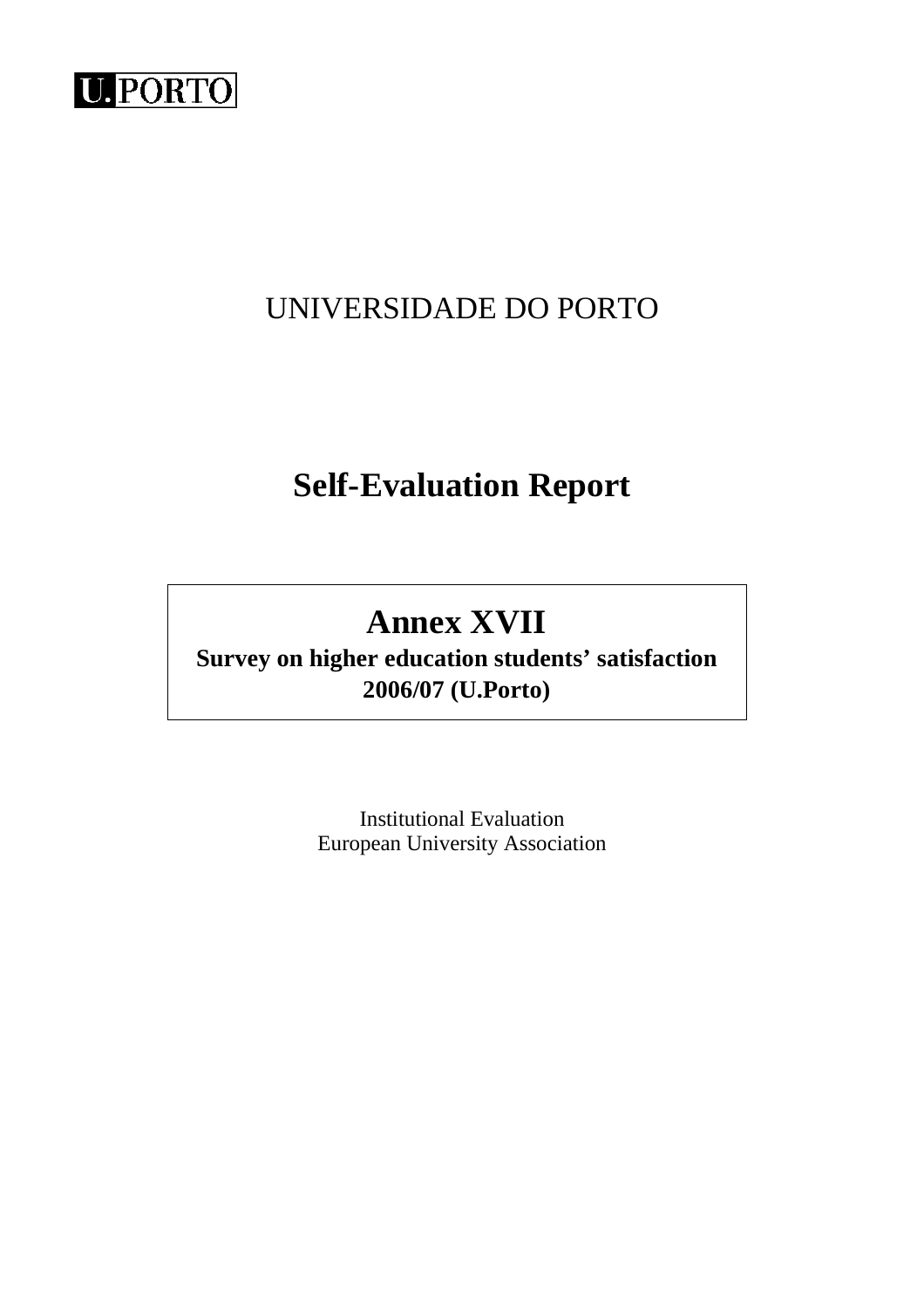

**Foundation of the Portuguese Universities** 

# **Survey on higher education students' satisfaction**

# **Global results per participating institution**

# **University of Porto**

**Project financed by FCT- Fundação para a Ciência e a Tecnologia** (**Foundation for Science and Technology)** 

## **Research staff:**

James S. Taylor (First Coordinator), CIPES, University of Aveiro † António Magalhães (Coordinator), CIPES, University of Porto Rui Brites, CIES/ISCTE Fernanda Correia, CIPES Minoo Farhangmehr, CIPES, University of Minho José Brites Ferreira, CIPES, Polytechnic Institute of Leiria Maria de Lourdes Machado, CIPES, Polytechnic Institute of Bragança Cláudia Sarrico, CIPES, University of Aveiro Orlanda Tavares, CIPES Maria José Sá, CIPES D. Bruce Johnstone (Consultant), University at Buffalo, New York, EUA

## **Conduction of the survey**: academic year 2006/2007 **Participating institutions:**

| <b>Institutions</b>                                | No.  | <b>Institutions</b>                                          | No.            |
|----------------------------------------------------|------|--------------------------------------------------------------|----------------|
| <b>Public universities</b>                         | 6232 | Polytechnic Institute of Porto                               | 359            |
| Aberta University                                  | 123  | Polytechnic Institute of Santarém                            | 196            |
| University of Algarve                              | 544  | Polytechnic Institute of Setúbal                             | 62             |
| University of Aveiro                               | 479  | Polytechnic Institute of Tomar                               | 230            |
| University of Beira Interior                       | 213  | Viana do Castelo Polytechnic Institute                       | 131            |
| University of Coimbra                              | 673  | Polytechnic Institute of Viseu                               | 205            |
| University of Évora                                | 380  | <b>Private universities</b>                                  | 1598           |
| University of Lisbon                               | 466  | Autonomous University of Lisbon                              | 126            |
| University of Minho                                | 513  | Catholic University of Portugal                              | 330            |
| New University of Lisbon                           | 399  | Lusíada University - Porto                                   | 161            |
| University of Porto                                | 1036 | Infante D. Henrique Portucalense University                  | 57             |
| Technical University of Lisbon                     | 546  | Atlântica University                                         | 51             |
| University of Trás-os-Montes and Alto Douro        | 289  | University Fernando Pessoa                                   | 130            |
| University of the Azores                           | 127  | Lusófona University                                          | 343            |
| University of Madeira                              | 216  | Porto College of Arts                                        | 38             |
| Higher Inst. of Business & Labour Sciences (ISCTE) | 228  | College of Arts and Design                                   | 42             |
| Public polytechnics                                | 3783 | College of Health - Portuguese Red Cross                     | 23             |
| Polytechnic Institute of Beja                      | 255  | College of Design                                            | 54             |
| Polytechnic Institute of Bragança                  | 334  | College of Marketing and Advertising                         | 26             |
| Polytechnic Institute of Castelo Branco            | 164  | Higher Institute of the New Professions                      | 33             |
| Polytechnic Institute of Cávado and Ave            | 61   | <b>Higher Institute of Educational Sciences</b>              | 42             |
| Polytechnic Institute of Coimbra                   | 417  | Higher Institute of Educational Sciences of Felgueiras       | $\overline{7}$ |
| Polytechnic Institute of Guarda                    | 148  | Higher Institute of Educational Sciences of Mangualde        | 25             |
| Polytechnic Institute of Leiria                    | 471  | Higher Institute of Languages and Administration of Bragança | 12             |
| Polytechnic Institute of Lisbon                    | 609  | Higher Institute for Applied Psychology                      | 98             |
| Polytechnic Institute of Portalegre                | 141  | <b>Total</b>                                                 | 11613          |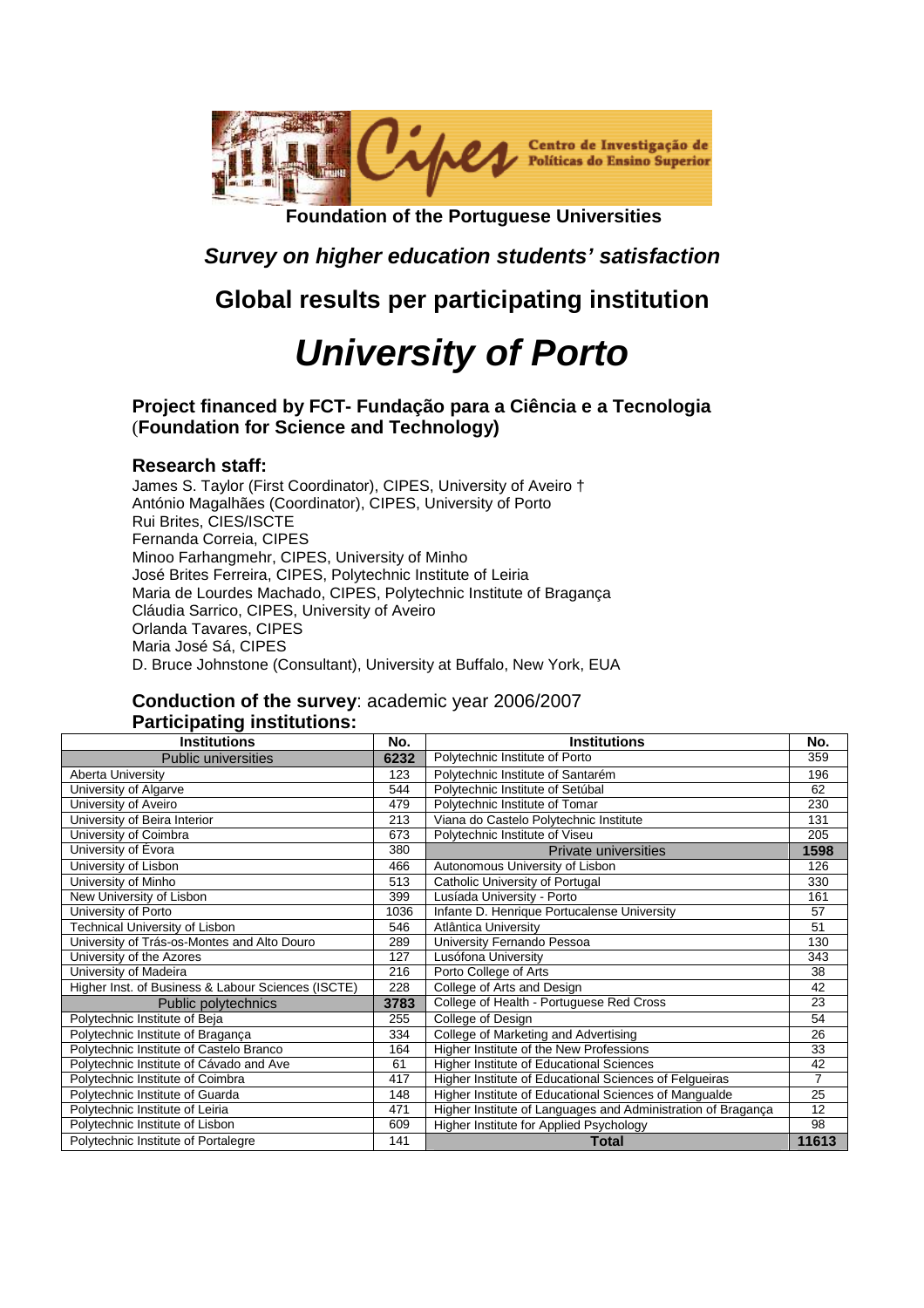## I. In this section of the query, we would like you to think about your **choices and expectations** regarding the institution you are attending.

## **1. What importance did each of the following factors have in your decision for entering higher education?**

|                                                                     | No.  | Average |
|---------------------------------------------------------------------|------|---------|
| Obtain academic degree                                              | 1032 | 8.3     |
| Obtain knowledge which leads to an exciting career                  | 1031 | 8.6     |
| My family was expecting that from me                                | 1019 | 4.4     |
| I wanted a good job                                                 | 1031 | 7.4     |
| I could not find a job                                              | 1009 | 1.7     |
| Find a well paid job                                                | 1020 | 6.8     |
| Avoid having to work                                                | 1023 | 1.0     |
| To get away from home                                               | 1023 | 1.3     |
| I like studying and learning                                        | 1028 | 7.3     |
| I wanted to have the possibility to choose the direction of my life | 1023 | 7.9     |
| I wanted to stay with my friends who are here                       | 1024 | 1.8     |
| I wanted to make new friends                                        | 1026 | 4.1     |

Scale: 0=not important; 10=very important

## **2. Which was the most important of these factors in your decision for entering higher education?**

|                                                                     | No.  | %     |
|---------------------------------------------------------------------|------|-------|
| Obtain academic degree                                              | 168  | 16.7  |
| Obtain knowledge which leads to an exciting career                  | 440  | 43.7  |
| My family was expecting that from me                                | 6    | 0.6   |
| I wanted a good job                                                 | 92   | 9.1   |
| I could not find a job                                              | 2    | 0.2   |
| Find a well paid job                                                | 75   | 7.4   |
| Avoid having to work                                                | 1    | 0.1   |
| To get away from home                                               | 4    | 0.1   |
| I like studying and learning                                        | 86   | 8.5   |
| I wanted to have the possibility to choose the direction of my life | 129  | 12.8  |
| I wanted to stay with my friends who are here                       | 5    | 0.5   |
| I wanted to make new friends                                        | 2    | 0.2   |
| Total                                                               | 1007 | 100.0 |

## **3. Why did you decide to choose the institution you are attending, in particular?**

|                                                               | No. | Average |
|---------------------------------------------------------------|-----|---------|
| It is the best for the course I wanted to study               | 790 | 76.4    |
| It was the only one that offered me a place                   | 46  | 4.4     |
| It is was the only one that runs the course I wanted to study | 127 | 12.3    |
| It has a good academic reputation                             | 856 | 82.8    |
| It has a good social life reputation                          | 218 | 21.1    |
| It has good facilities for non academic activities            | 64  | 6.2     |
| It was recommended by my family                               | 125 | 12.1    |
| It was near my home                                           | 435 | 42.1    |
| For the information and dissemination actions it led          | 119 | 11.5    |
| It was the one my friends chose to study at                   | 35  | 3.4     |
| It has good facilities for academic activities                | 272 | 26.3    |
| The graduate students get good jobs                           | 412 | 39.8    |
| Because of the tuition fees amount                            | 30  | 2.9     |
| It was recommend by friends                                   | 111 | 10.7    |
| The graduate students have social prestige                    | 411 | 39.7    |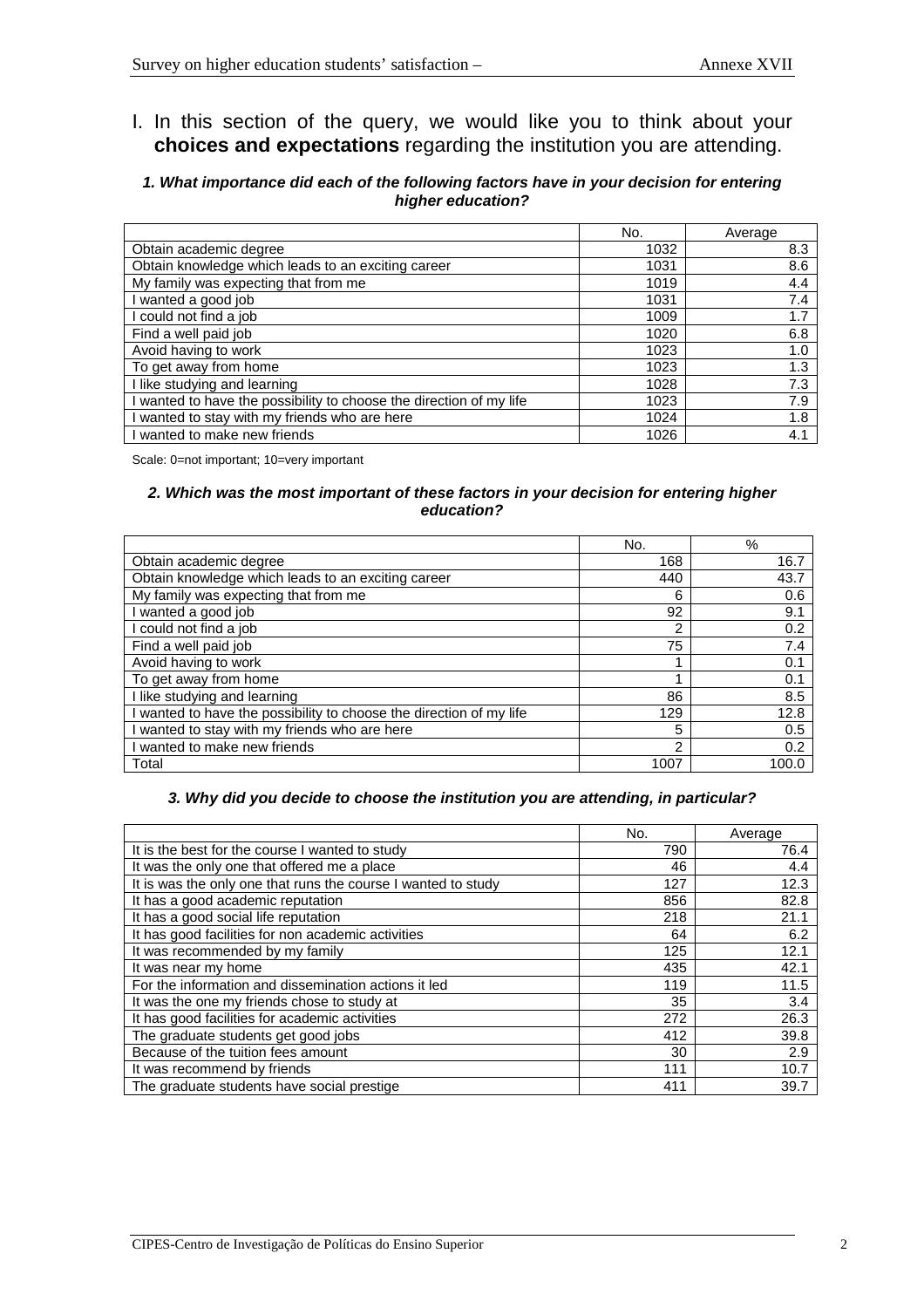## **4. Which of the aforementioned reasons was the most important in your choice of entering this institution in particular?**

|                                                               | No.  | $\%$  |
|---------------------------------------------------------------|------|-------|
| It is the best for the course I wanted to study               | 525  | 50.8  |
| It was the only one that offered me a place                   | 23   | 2.2   |
| It is was the only one that runs the course I wanted to study | 78   | 7.6   |
| It has a good academic reputation                             | 208  | 20.1  |
| It has a good social life reputation                          |      | 0.1   |
| It has good facilities for non academic activities            | 2    | 0.2   |
| It was recommended by my family                               | 11   | 1.1   |
| It was near my home                                           | 111  | 10.7  |
| For the information and dissemination actions it led          | 14   | 1.4   |
| It was the one my friends chose to study at                   | 6    | 0.6   |
| It has good facilities for academic activities                | 3    | 0.3   |
| The graduate students get good jobs                           | 29   | 2.8   |
| Because of the tuition fees amount                            | 4    | 0.4   |
| It was recommend by friends                                   | 5    | 0.5   |
| The graduate students have social prestige                    | 13   | 1.3   |
| Total                                                         | 1033 | 100.0 |

## **5. How was the duo "course/institution" ranked at the time of your application to higher education?**

|                | No. | $\%$  |
|----------------|-----|-------|
| 10             | 786 | 82.1  |
| $2^{\circ}$    | 71  | 7.4   |
| 3 <sup>0</sup> | 39  | 4.1   |
| 4º             | 16  | 1.7   |
| $5^{\circ}$    | 33  | 3.4   |
| $6^{\circ}$    | 12  | 1.3   |
| Total          | 957 | 100.0 |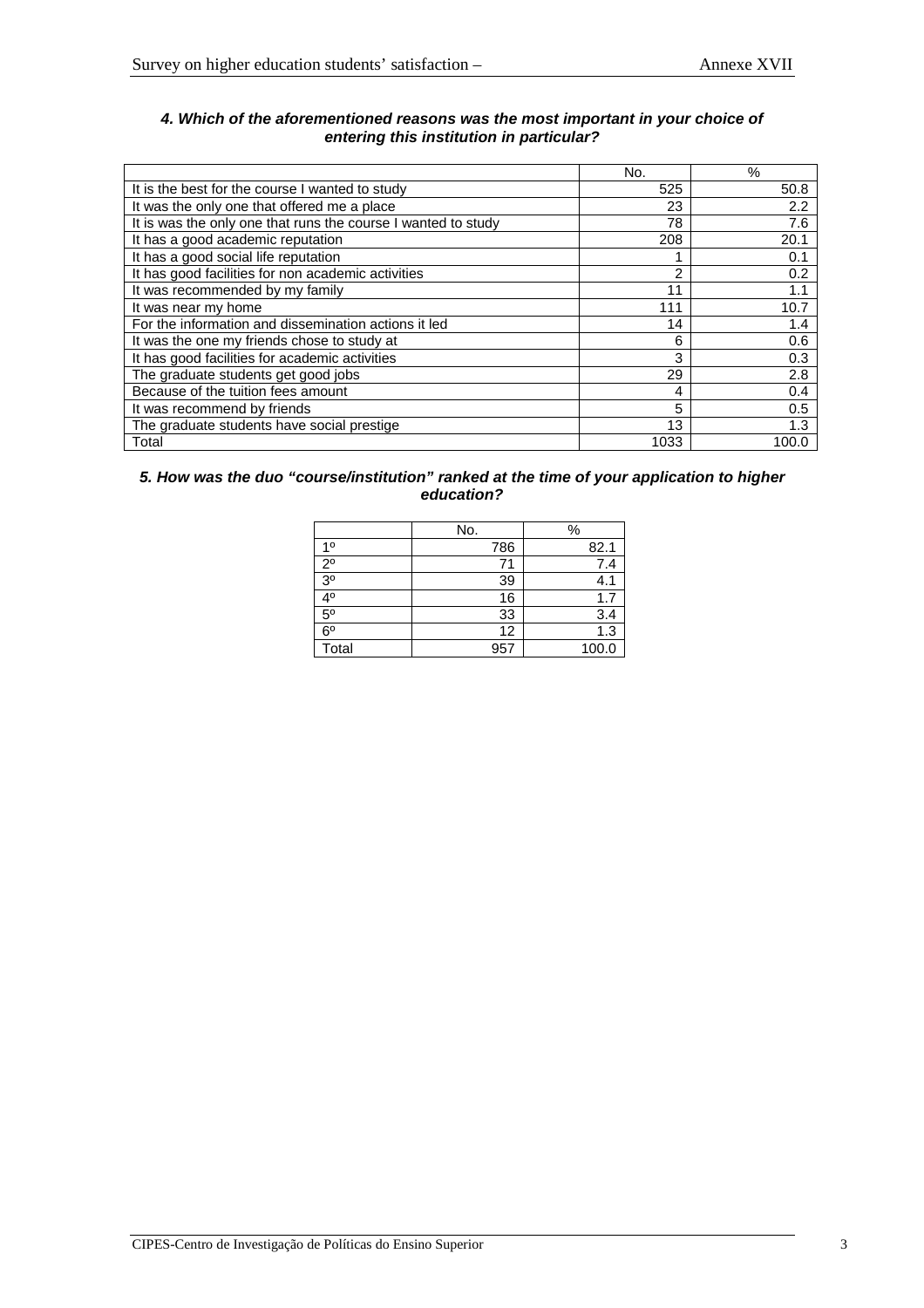II. In this section, please indicate the **level of importance of** each of the following specific aspects related to this institution:

## **6. Importance of academic aspects**

|                                               | No.  | Average |
|-----------------------------------------------|------|---------|
| Teaching quality                              | 1033 | 8.7     |
| Quality of course content                     | 1032 | 8.2     |
| Knowledge gained from the course              | 1027 | 8.3     |
| Relevance of the course                       | 1022 | 7.6     |
| Quality of academic counselling               | 1022 | 6.8     |
| Offer of optional course                      | 1023 | 6.5     |
| Interaction with teachers outside class hours | 1030 | 6.3     |
| Knowledge assessment                          | 1028 | 7.2     |

Scale: 0=not important; 10=very important

## **7. Importance of academic support**

|                                      | No.  | Average |
|--------------------------------------|------|---------|
| Classroom conditions                 | 1033 | 7.3     |
| Laboratory conditions                | 985  | 6.6     |
| Buildings and environment conditions | 1029 | 7.0     |
| Class size                           | 1030 | 7.0     |
| Library resources                    | 1029 | 7.9     |
| <sup>-</sup> resources               | 1032 |         |

Scale: 0=not important; 10=very important

## **8. Importance of personal development aspects**

|                                                              | No.  | Average |
|--------------------------------------------------------------|------|---------|
| Meet my personal expectations                                | 1034 | 8.3     |
| Meet my intellectual expectations                            | 1032 | 8.3     |
| Broaden my knowledge                                         | 1032 | 8.5     |
| Improve capacity/possibilities of interpersonal relationship | 1026 | 7.6     |
| Improve/develop better communication skills                  | 1028 | 7.7     |
| Improve/develop better leading skills                        | 1027 | 7.0     |
| Obtain better working skills                                 | 1031 | 8.4     |

Scale: 0=not important; 10=very important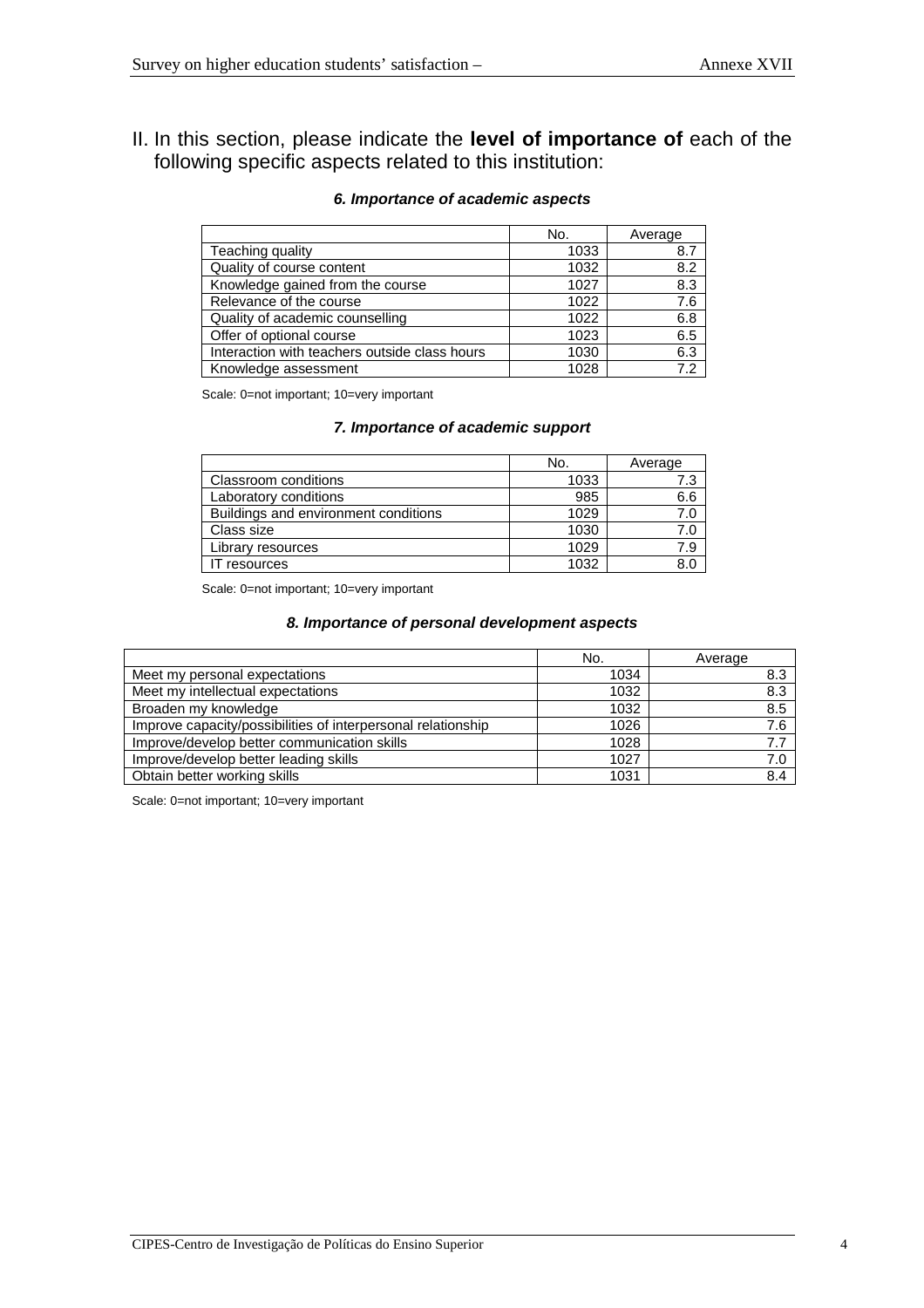|                                                         | No.  | Average |
|---------------------------------------------------------|------|---------|
| Institution information/disclosure actions and material | 1024 | 6.6     |
| Guidance to new students                                | 1027 | 7.1     |
| Registration procedure facility                         | 1027 | 6.7     |
| Financial support services                              | 1020 | 6.8     |
| Student organisations and groups                        | 1024 | 6.3     |
| Students' health service                                | 1018 | 6.3     |
| Accommodation in student halls of residence             | 1011 | 6.3     |
| Non-teaching staff attitude towards students            | 1027 | 6.9     |
| Cultural programmes                                     | 1025 | 6.7     |
| Catering services - canteen(s)                          | 1027 | 7.3     |
| Catering services - bar(s)                              | 1024 | 7.3     |
| Bookshop                                                | 1025 | 7.1     |
| Website of the institution                              | 1027 | 7.7     |
| Study area                                              | 1029 | 7.8     |
| Leisure area                                            | 1023 | 6.9     |
| Sports facilities                                       | 1012 | 5.6     |
| Non-academic activities                                 | 1017 | 6.2     |
| Warm reception to students                              | 1025 | 7.2     |
| Support for students with special needs                 | 1017 | 7.8     |
| Students association                                    | 1023 | 6.9     |

## **9. Importance of aspects related to Procedures and Services**

Scale: 0=not important; 10=very important

## **10. After having answered the 6 to 9 questions, all in all, what importance would you give the following aspects:**

|                                        | No.  | Average |
|----------------------------------------|------|---------|
| Course attended                        | 1032 | o.o     |
| Institution attended                   | 1030 | 8.3     |
| Emplovability of the attended course   | 1027 |         |
| Social prestige of the attended course | 1032 |         |

Scale: 0=not important; 10=very important

III. In this section, please indicate the **level of satisfaction** of each of the following specific aspects related to this institution:

## **11. Satisfaction with academic aspects**

|                                               | No.  | Average |
|-----------------------------------------------|------|---------|
| Teaching quality                              | 1029 | 7.5     |
| Quality of course content                     | 1023 | 7.1     |
| Knowledge gained from the course              | 1030 | 7.1     |
| Relevance of the course                       | 1025 | 6.9     |
| Quality of academic counselling               | 1016 | 5.9     |
| Offer of optional course                      | 1015 | 5.5     |
| Interaction with teachers outside class hours | 1020 | 5.8     |
| Knowledge assessment                          | 1021 | 6.4     |

Scale: 0=extremely dissatisfied; 10= extremely satisfied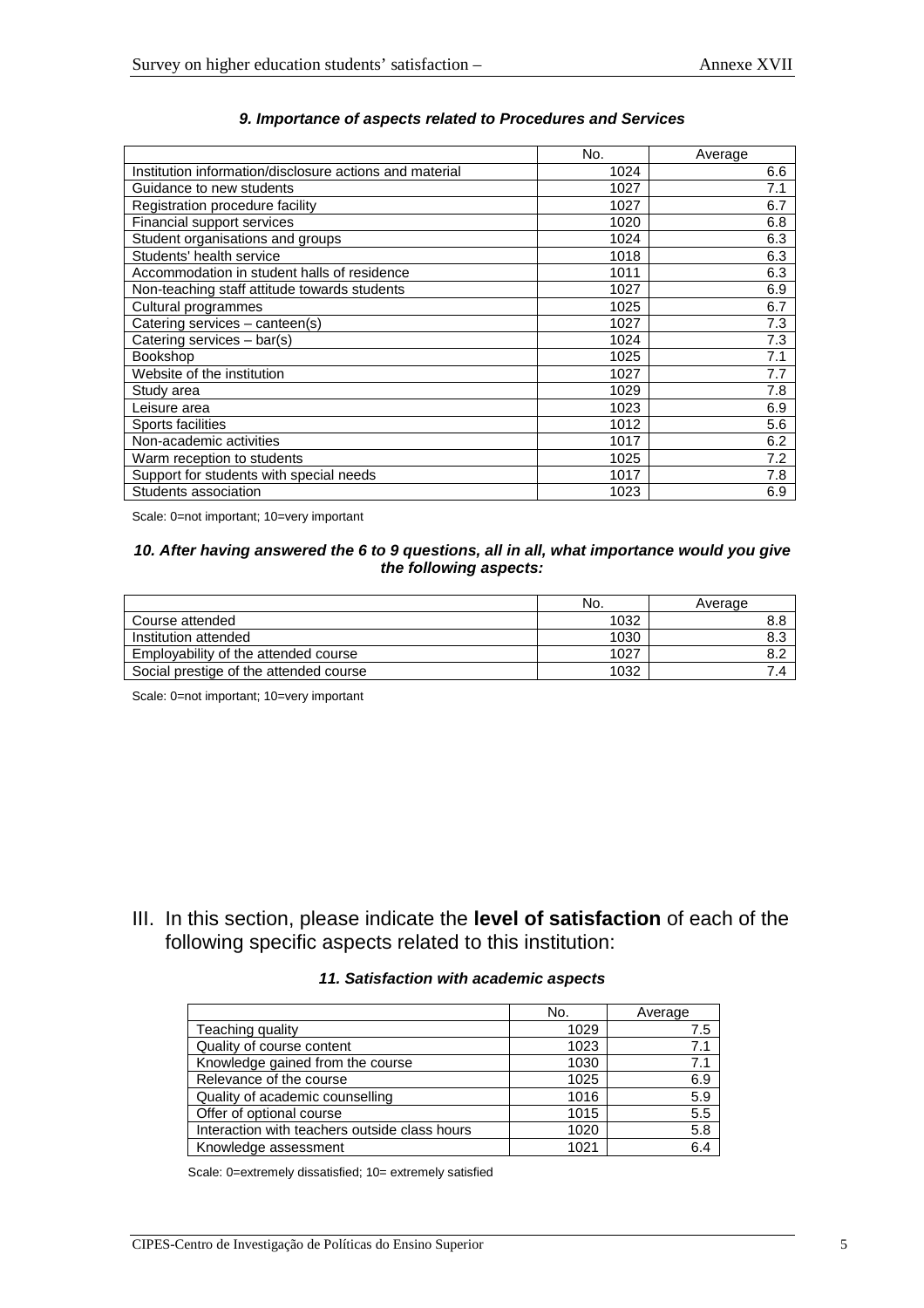|                                      | No.  | Average |
|--------------------------------------|------|---------|
| Classroom conditions                 | 1027 | 6.2     |
| Laboratory conditions                | 973  | 5.8     |
| Buildings and environment conditions | 1020 | 6.4     |
| Class size                           | 1020 | 6.2     |
| Library resources                    | 1018 | 72      |
| resources                            | 1022 |         |

## **12. Satisfaction with academic support**

Scale: 0=extremely dissatisfied; 10= extremely satisfied

### **13. Satisfaction with personal development aspects**

|                                                              | No.  | Average |
|--------------------------------------------------------------|------|---------|
| Meet my personal expectations                                | 1024 | 7.3     |
| Meet my intellectual expectations                            | 1023 | 7.3     |
| Broaden my knowledge                                         | 1024 | 7.7     |
| Improve capacity/possibilities of interpersonal relationship | 1021 | 7.1     |
| Improve/develop better communication skills                  | 1020 | 7.1     |
| Improve/develop better leading skills                        | 1015 | 6.5     |
| Obtain better working skills                                 | 1017 | 7.5     |

Scale: 0=extremely dissatisfied; 10= extremely satisfied

## **14. Satisfaction with aspects related to Procedures and Services**

|                                                         | No.  | Average |
|---------------------------------------------------------|------|---------|
| Institution information/disclosure actions and material | 1016 | 6.1     |
| Guidance to new students                                | 1019 | 5.8     |
| Registration procedure facility                         | 1017 | 6.2     |
| Financial support services                              | 1006 | 5.5     |
| Student organisations and groups                        | 1008 | 5.8     |
| Students' health service                                | 1000 | 5.1     |
| Accommodation in student halls of residence             | 972  | 5.3     |
| Non-teaching staff attitude towards students            | 1015 | 6.2     |
| Cultural programmes                                     | 1011 | 5.9     |
| Catering services - canteen(s)                          | 1014 | 5.2     |
| Catering services - bar(s)                              | 1015 | 6.0     |
| <b>Bookshop</b>                                         | 1001 | 5.9     |
| Website of the institution                              | 1015 | 7.0     |
| Study area                                              | 1017 | 6.2     |
| Leisure area                                            | 1016 | 5.4     |
| Sports facilities                                       | 1001 | 3.5     |
| Non-academic activities                                 | 1011 | 5.2     |
| Warm reception to students                              | 1017 | 5.9     |
| Support for students with special needs                 | 988  | 5.8     |
| Students association                                    | 1007 | 5.8     |

Scale: 0=extremely dissatisfied; 10= extremely satisfied

## **15. After having answered the 11 to 14 questions, all in all, how satisfactory would you rate the following aspects:**

|                                        | No.  | Average |
|----------------------------------------|------|---------|
| Course you attend                      | 1024 |         |
| Institution you attend                 | 1021 |         |
| Employability of the attended course   | 1008 | 6.8     |
| Social prestige of the attended course | 1009 |         |

Scale: 0=extremely dissatisfied; 10= extremely satisfied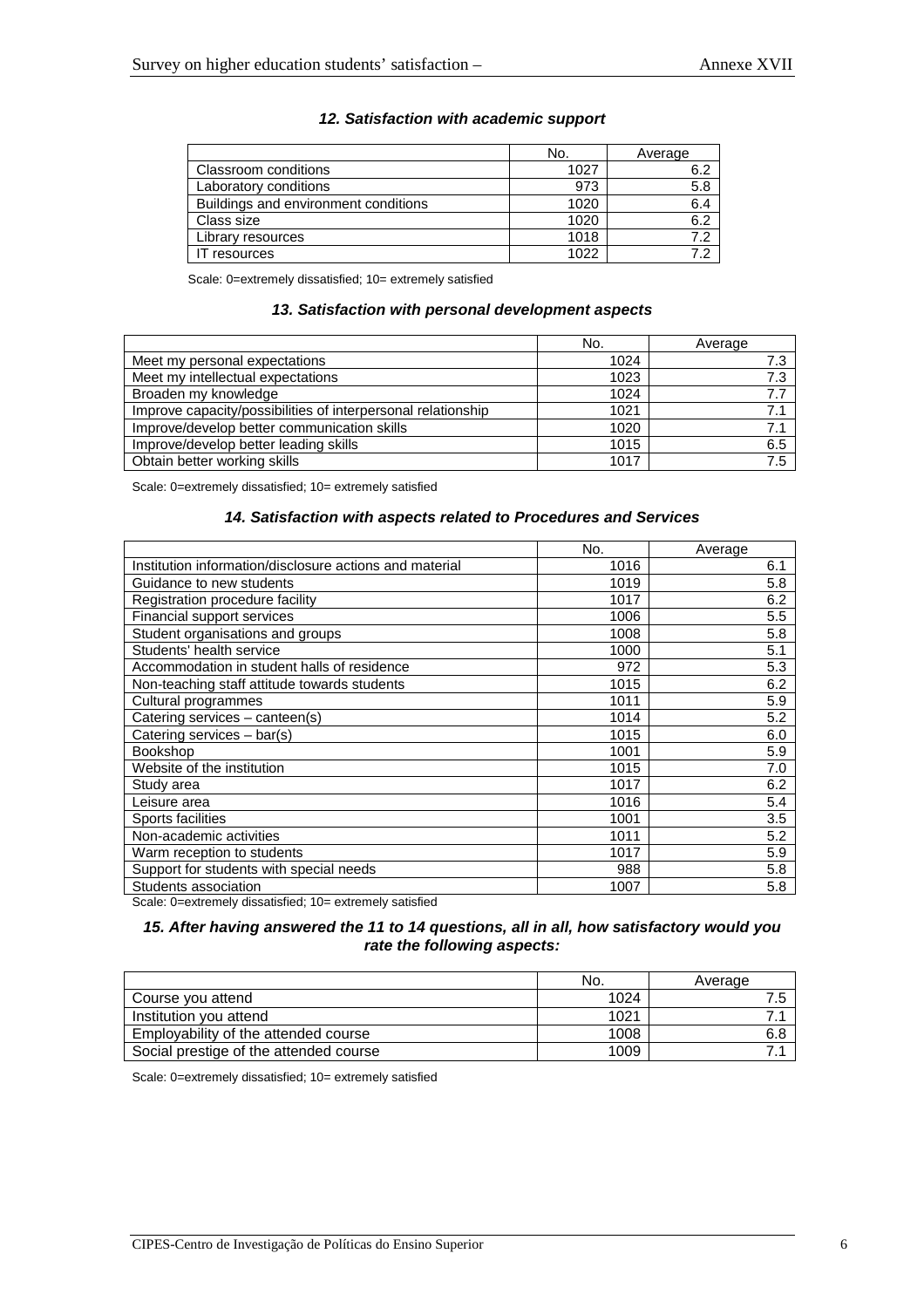## IV. In this section, please answer questions regarding the financing of your education

#### Frequently used | Occasionally used | Not used | Total No. | % | No. | % | No. | % | No. | % Family support 867 85.3 93 9.2 56 5.5 1016 100.0<br>Self-financing 118 12.3 258 26.8 585 60.9 961 100.0 Self-financing 118 12.3 258 26.8 585 60.9 961 100.0<br>Scholarship 244 25.4 58 6.0 660 68.6 962 100.0 Scholarship 244 25.4 58 6.0 660 68.6 Employer's support 21 2.2 22 2.3 894 95.4 937 100.0 Bank loan 4 0.4 13 1.4 921 98.2 938 100.0 Friends support | 9 | 1.0 | 33 | 3.5 | 897 | 95.5 | 939 | 100.0

## **16. Which of the following financial resources do you use to finance your course?**

## **17. Which of the aforementioned resources is the MOST IMORTANT SUPPORT in the finance of your course?**

|                    | No.  | %    |
|--------------------|------|------|
| Family support     | 843  | 82.6 |
| Self-financing     | 85   | 8.3  |
| Scholarship        | 85   | 8.3  |
| Employer's support | 4    | 0.4  |
| Bank loan          | ົ    | 0.2  |
| Friends support    |      | 0.1  |
| Total              | 1020 | 100. |

## **18. Generally, do you think the finance support you are given is:**

|              | No. | %            |
|--------------|-----|--------------|
| Insufficient | 273 | 28.8         |
| Sufficient   | 674 | $\sim$<br>74 |
| Total        | 947 | 100.0        |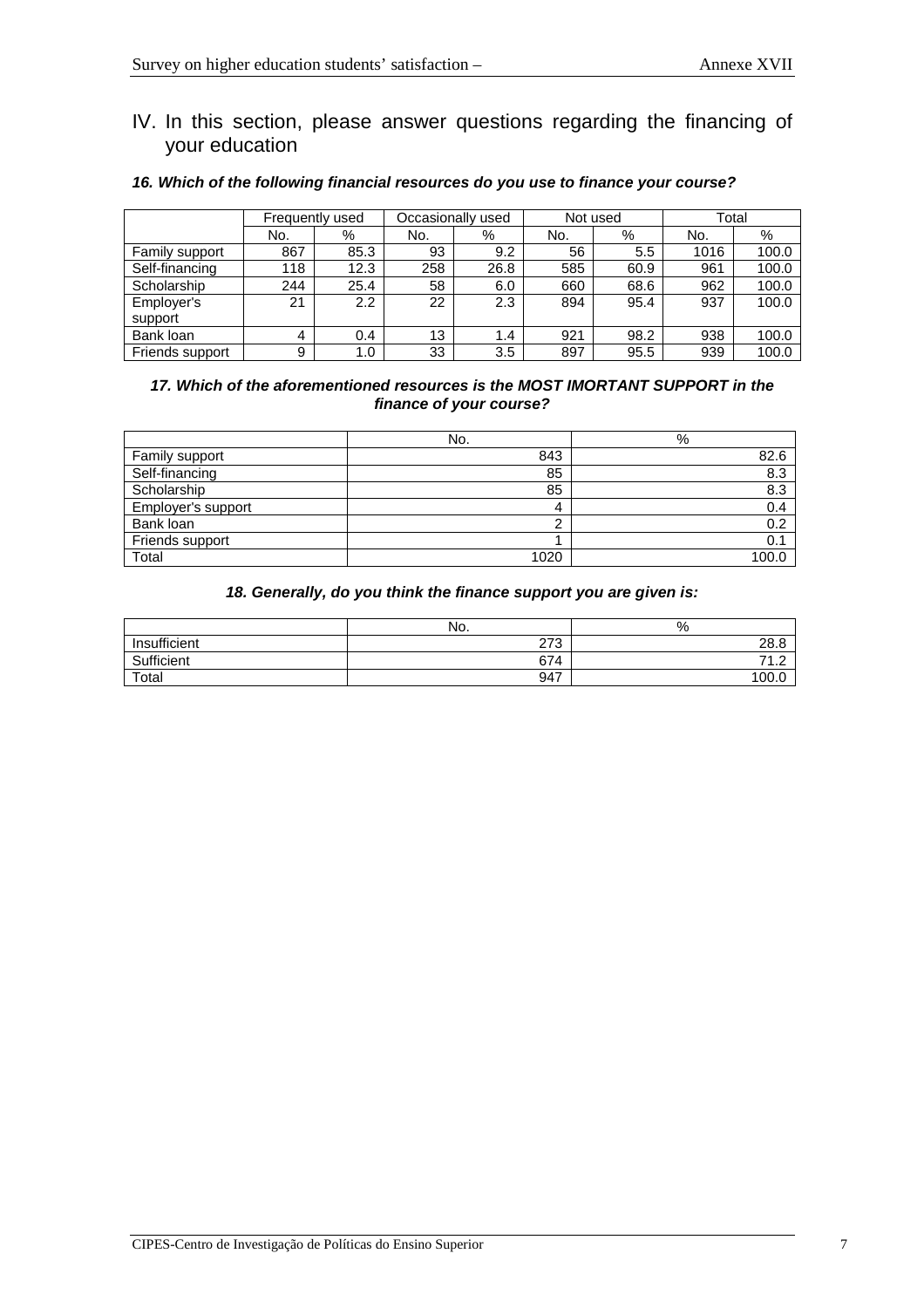## **19. Does your institution provide foreign languages support?**

|              | No.  | %    |
|--------------|------|------|
| Yes          | 545  | 54.4 |
| No           | 457  | 45.6 |
| <b>TOTAL</b> | 1002 | 100. |

## **19.1. If yes, does it cover your needs?**

|                     | No. | %     |
|---------------------|-----|-------|
| Yes                 | 210 | 39.0  |
| No                  | 82  | 152.  |
| I do not have needs | 247 | 45.8  |
| <b>TOTAL</b>        | 539 | 100.C |

## **19.2. If not, do you think it should offer some?**

|           | No.    | %               |
|-----------|--------|-----------------|
| ∨es       | 426    | റാറ             |
| <b>No</b> | $\sim$ |                 |
| No answer | 10     | ◠<br>$\sqrt{2}$ |
| ∩⊤∆       | 457    | ഹ               |

## **20. Do you know if your institution promotes interchange and international mobility programmes (SOCRATES, ERASMUS, etc. programmes)?**

|              | No.  | %   |
|--------------|------|-----|
| Yes          | 972  | 07  |
| <b>No</b>    | 30   | J.  |
| <b>TOTAL</b> | 1002 | 100 |

## **21. Please indicate your general opinion regarding the following aspects:**

|                                                                 |     | Verv bad | <b>Bad</b> |     | Satisfactory |      | Good |      | Very good |      | Total |      |
|-----------------------------------------------------------------|-----|----------|------------|-----|--------------|------|------|------|-----------|------|-------|------|
|                                                                 | No. | %        | No.        | %   | No.          | %    | No.  | %    | No.       | %    | No.   | %    |
| The academic experience<br>vour institution<br>$\mathsf{I}$     | 12  | 1.2      | 32         | 3.1 | 321          | 31.5 | 507  | 49.8 | 146       | 14.3 | 1018  | 100. |
| The course attended                                             |     | 0.7      | 24         | 2.4 | 245          | 24.1 | 535  | 52.6 | 207       | 20.3 | 1018  | 100. |
| The strictness and<br>exigency demanded at an<br>academic level | 11  | 1.1      | 44         | 4.3 | 237          | 23.3 | 516  | 50.8 | 207       | 20.4 | 1015  | 100. |

## **22. Please answer the following questions regarding the institution:**

|                                                              | YES |      | NΟ  |      | <b>TOTAL</b> |       |
|--------------------------------------------------------------|-----|------|-----|------|--------------|-------|
|                                                              | No. | %    | No. | %    | No.          | %     |
| If you could go back, would you apply to the institution you | 927 | 90.9 | 93  | 9.1  | 1020         | 100.0 |
| attend?                                                      |     |      |     |      |              |       |
| Would you recommend the institution you attend to other      |     | 90.8 | 94  | 9.2  | 1022         | 100.0 |
| people?                                                      |     |      |     |      |              |       |
| If you had the opportunity, would you change studies?        | 172 | 16.8 | 849 | 83.2 | 1021         | 100.0 |
| If you had the opportunity, would you change institution?    | 148 | 14.5 | 871 | 85.5 | 1019         | 100.0 |

## **23. On a 0 to 10 scale,** in which 0 corresponds to "very low" and 10 to "very high", **in what position do you rate the employability of your course?**

|                                                                | Average |
|----------------------------------------------------------------|---------|
| In what position do you rate the emplovability of your course? |         |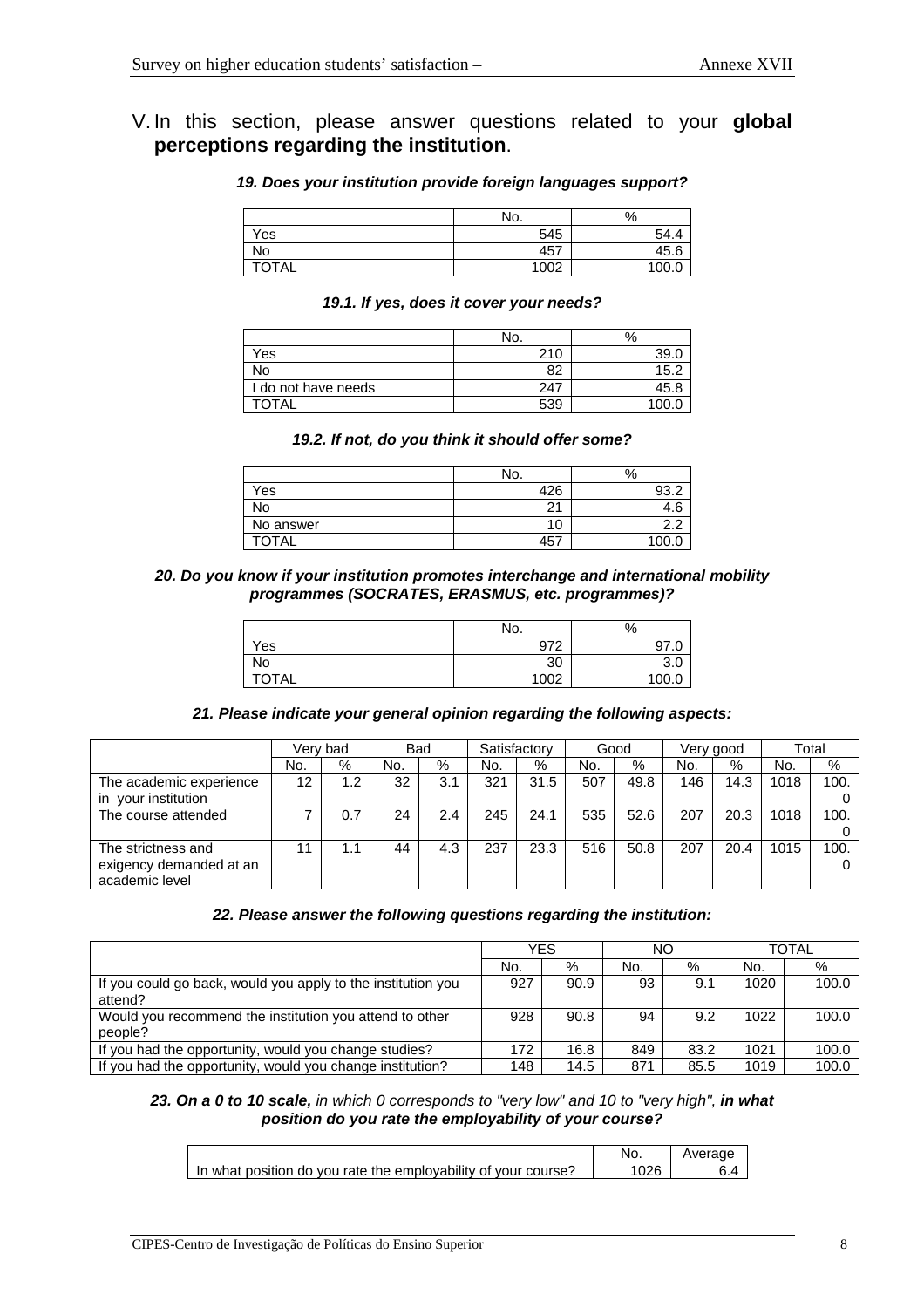|                                | Negative |      | Neutral |      | Positive |      |      | Total |
|--------------------------------|----------|------|---------|------|----------|------|------|-------|
|                                | No.      | $\%$ | No.     | %    | No.      | %    | No.  | %     |
| Image of your institution      | 30       | 2.9  | 156     | 15.2 | 842      | 81.9 | 1028 | 100.0 |
| Reputation of your institution | 17       | .    | 116     | 11 2 | 895      | 87.  | 1028 | 100.0 |

## **24. How would you rate, as a whole, the following aspects related to your institution?**

# VI. Finally, please supply information regarding yourself

## **25. Gender**

|           | No.  | %     |
|-----------|------|-------|
| Female    | 574  | 55.4  |
| Male      | 451  | 43.5  |
| No answer | 11   | 1.1   |
| Total     | 1036 | 100.0 |

## **26. Age**

|               | No.  | ℅     |
|---------------|------|-------|
| Until 20 y.o. | 487  | 47.0  |
| 21-25 v.o.    | 478  | 46.1  |
| $> 25$ y.o.   | 56   | 5.4   |
| No answer     | 15   | 1.4   |
| Total         | 1036 | 100.0 |

### **28. Are you a student worker?**

|           | No.  | %     |
|-----------|------|-------|
| Yes       | 108  | 10.4  |
| No        | 922  | 89.0  |
| No answer | 6    | 0.6   |
| Total     | 1036 | 100.0 |

## **29. Are you an interchange student (ex.: Erasmus, Socrates, etc.)?**

|           | No.  | %     |
|-----------|------|-------|
| Yes       | 15   | 1.4   |
| No        | 1008 | 97.3  |
| No answer | 13   | 1.3   |
| Total     | 1036 | 100.0 |

## **30. Are you a PALOP student?**

|           | No.  | %     |
|-----------|------|-------|
| Yes       | 13   | 1.3   |
| No        | 1003 | 96.8  |
| No answer | 20   | 1.9   |
| Total     | 1036 | 100.0 |